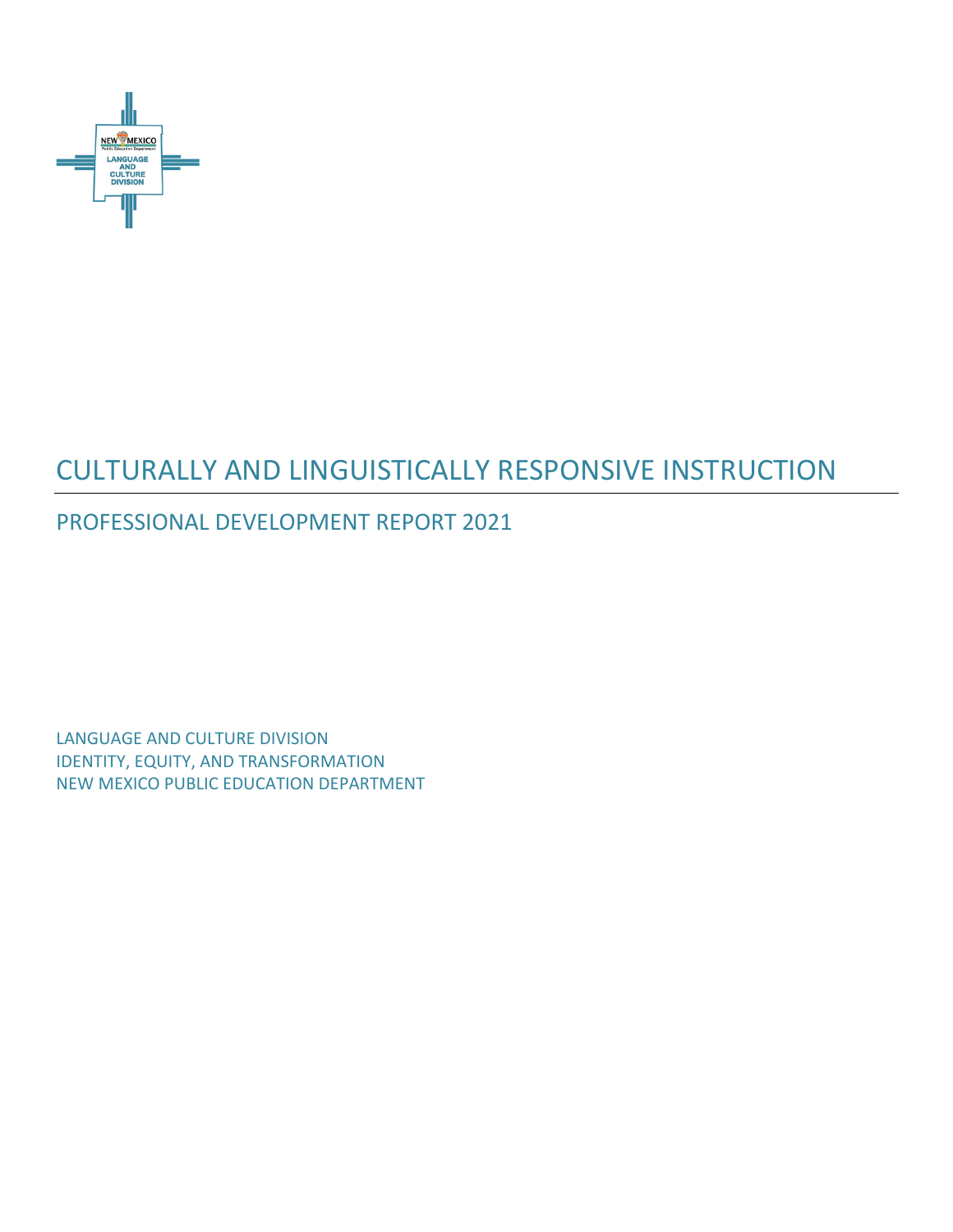### **CONTENTS**

| <b>INTRODUCTION</b>                                       | 3                                |
|-----------------------------------------------------------|----------------------------------|
| <b>RATIONALE</b>                                          | 3                                |
| <b>BACKGROUND</b>                                         | 3                                |
| THE CLR INSTRUCTION PD PATHWAYS                           | 5                                |
| THE CLR PILLARS                                           | 6                                |
| CLR INSTRUCTION PD 2018-2019<br><b>FINDINGS 2018-2019</b> | $\overline{7}$<br>$\overline{7}$ |
| CLR INSTRUCTION PD 2019-2020<br><b>FINDINGS 2019-2020</b> | 9<br>10                          |
| CLR INSTRUCTION PD 2020-2021<br><b>FINDINGS 2020-2021</b> | 12<br>12                         |
| <b>CLR MINI GRANTS</b><br><b>CLR MINI GRANTS FINDINGS</b> | 16<br>17                         |
| <b>REPORT SUMMARY</b>                                     | 17                               |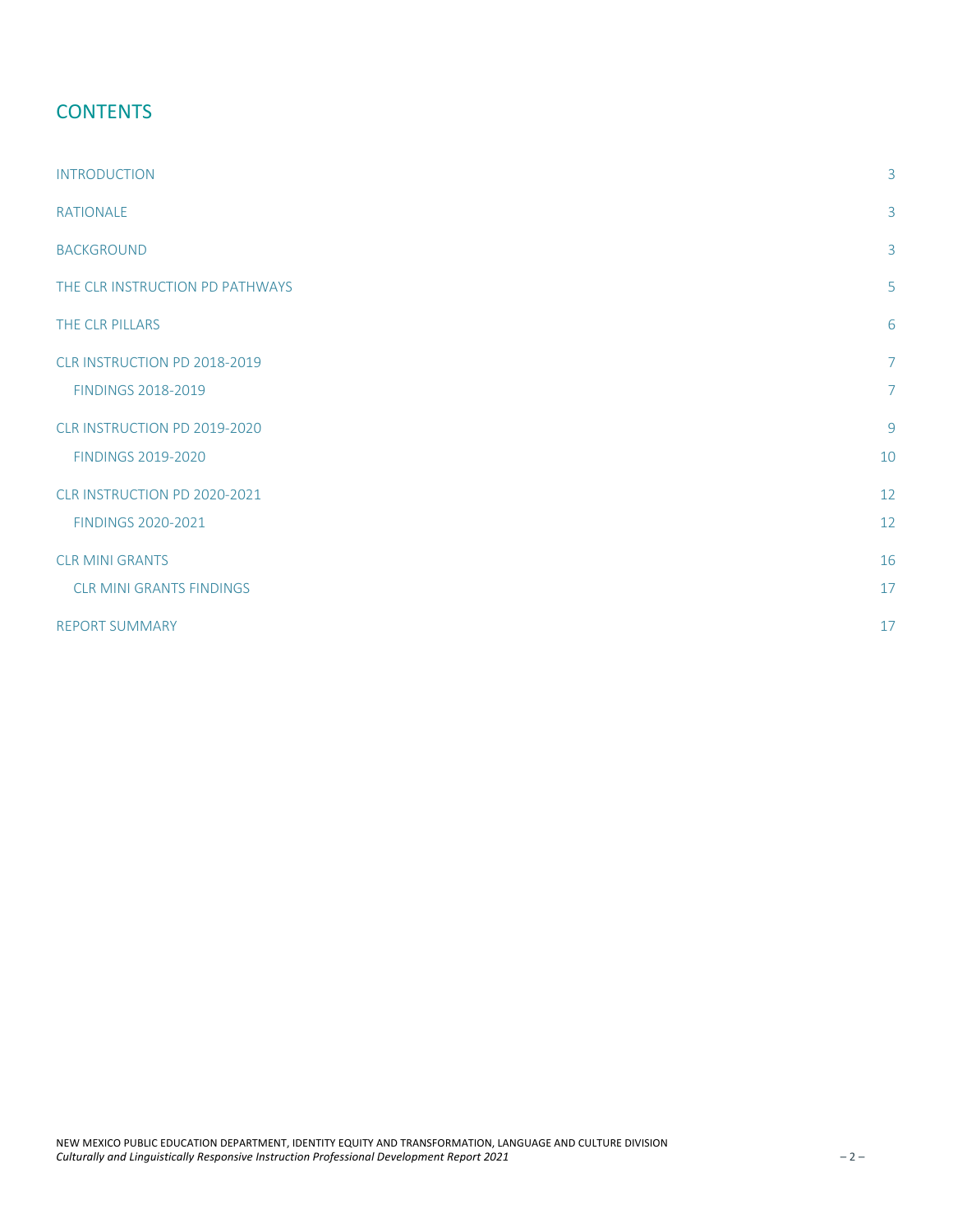### INTRODUCTION

The New Mexico Public Education Department partners with educators, communities, and families to ensure that ALL students are healthy, secure in their identity, and holistically prepared for college, career, and life. This partnership with districts, schools, charter schools, families, and communities are anchored in the vision of creating a culturally and linguistically responsive educational system that meets the social, emotional, and academic needs of ALL students. In alignment with this and the Language and Culture Division (LCD) mission and vision, the LCD provides professional development to educators so that they may learn to leverage students' experiential backgrounds, especially culture and language, as a resource for student learning and effective instruction.

The purpose of the professional development provided by the LCD is to empower teachers and school leaders with the knowledge and practical experience to create educational systems and schools that effectively support and respond to students' academic learning needs by using rigorous culturally and linguistically responsive pedagogy that focuses on building academic language and developing bilingualism/biliteracy to increase student learning, academic achievement, and educational outcomes.

### RATIONALE

School districts, schools, and charter schools serve an immense student diversity that requires comprehensive understanding of multicultural education and culturally responsive education. The LCD provides support and guidance to districts and charter schools so that they may recognize the differences in culture, language, value, beliefs, practices, and traditions of all students, particularly culturally and linguistically diverse (CLD) students. The LCD is committed to collaborating with districts, schools, and charter schools as they work to transform school systems and classrooms into safe environments where all students are secure in their identity and feel the value and power of their home culture and language. This is achieved through Culturally Responsive Pedagogy (CRP) and Culturally and Linguistically Responsive (CLR) Instruction. These approaches have the capacity to transform educational environments into learning spaces that ensure effective CLR teaching practices.

### BACKGROUND

Prior to 2018, the LCD—formerly known as the Bilingual Multicultural Education Bureau (BMEB)—directed the Academic Language for All (ALD4ALL) project, which was sponsored and supported by the W. K. Kellogg Foundation (WKKF). The purpose of the project was to provide statewide teacher training and build the capacity of administrator leadership to address the needs and academic language development of CLD students, including English Learners (ELs) in New Mexico. The project's proposed three-year activities can be categorized as selection, inquiry process, professional development, adopting standards, and the bilingual/biliteracy seal.

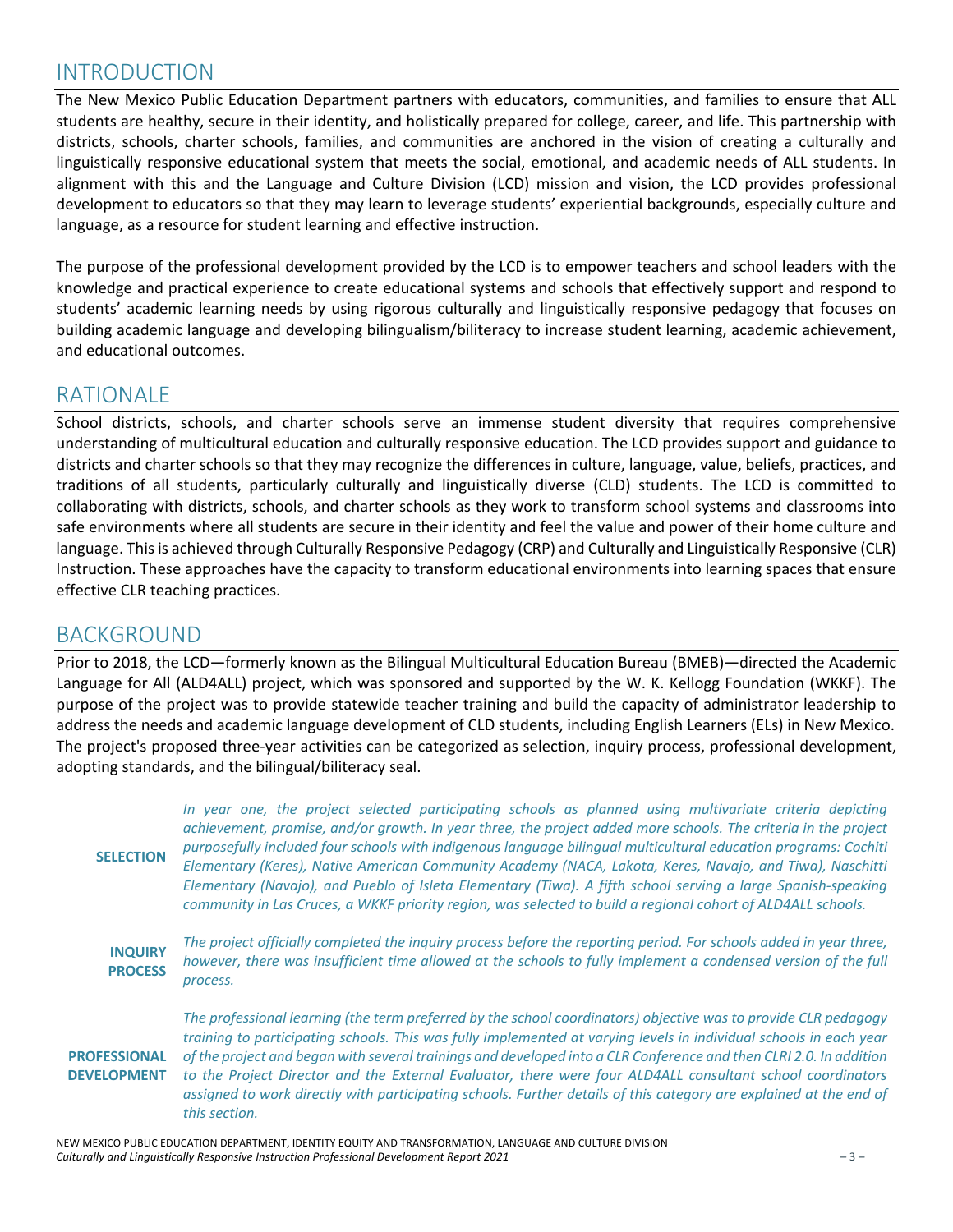**ADOPTING STANDARDS** *The project proposed to develop, adopt, or modify parallel versions of Spanish Language Development (SLD) standards and Spanish Language Arts (SLA) standards. Based on findings and recommendations by a task force established at the direction of the State Bilingual Advisory Council, the BMEB recommended to the NMPED to adopt the WIDA Spanish Language Development (SLD) standards.* 

**BILINGUALISM/ BILITERACY SEAL** *Governor in year one, and the official rulemaking for awarding the seal was finalized in year two (2015). This objective, to develop criteria for awarding a bilingualism/biliteracy seal on qualifying high school diplomas, as stated by the project, is essentially complete as legislative approval was formalized and signed into law by the* 

#### As stated above, the project was based on the support of teachers in their practice in school and was not a structured research intervention. The main lessons learned from the project include the following:

*1. Sustained guidance on CLR strategies. Continuing to guide foundations and strategies, such as CLR pedagogy.*

*2. Professional Networking and Sharing. Encouraging more professional networking and sharing among schools with BME programs. For example, according to one of the school coordinators, indigenous language programs need a boost for networking, sharing, and collaborating strategies that include elders and others fluent in the language working with students.*

*3. Guidance on job-embedded problem-solving. Guiding strategies for schools to begin to focus more efforts on internal, generative professional learning.*

*4. Indigenous Oral Language Immersion. For indigenous language programs, focusing more efforts on oral immersion, especially where grammatical learning does not appear to be effective as a starter for language development.*

*5. Full school integrated writing strategies. Focusing writing strategies vertically across grades and the curriculum and writing in conjunction with content standards.*

*6. Making strategic use of language proficiency data. Schools can utilize their ACCESS for ELLs results so that they are more understandable and meaningful to teachers by quantifying the language proficiency rubrics and having teachers make notes for individual students.*

To ensure that CLD students and ELs in NM public schools receive instruction that meets their academic and language needs, under this project, the BMEB hosted the *Results for All: CLR Conference and CLR 2.0 Professional Development Series* in 2015 and 2016. The conference included over 300 attendees featuring keynote speakers and over 50 breakout presentations focused on CLR leadership, school culture, school and district policies and procedures, instructional practices, and curriculum for ELs, bilingual learners, and/or Native American students.

Shifting from the statewide conference to the professional development series, teams of educators submitted applications to transform their schools into CLR learning environments that better engage Hispanic, Native American, and EL students. Applications required demonstration of how they would create buy-in, participate fully in all training, submit action plans, and keep track of progress towards goals. Over 120 educators participated, organized into 22 teams. Teams represented the state's geographic and linguistic diversity, with all teams representing schools/districts serving Hispanic, Native American students, and ELs. The training series consisted of 5 days of training over the school year (Dec 2-3, 2015; February 23-24, 2016; and May 11, 2016).

As teams built their capacity, they were responsible for submitting presentation proposals for the last training date. Eight exemplary teams were selected to share their progress on the implementation of the professional development received and give updates and next steps for executing their action plans.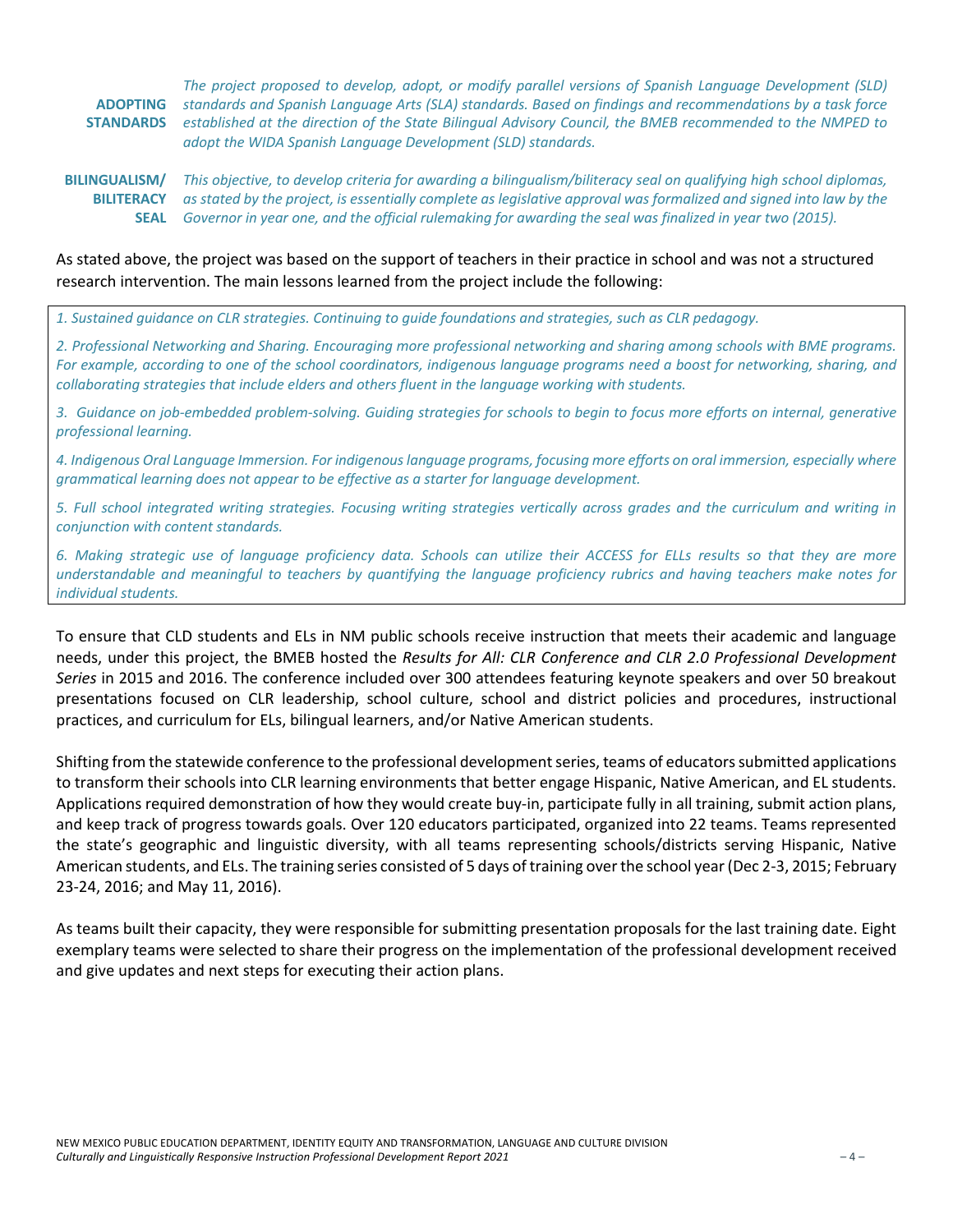### THE CLR INSTRUCTION PD PATHWAYS

To ensure that teachers and school leaders receive the professional development they need to be successful, the LCD designed the CLR Professional Development series to structure, support, and sustain CRP and CLR Instruction. The CLR Professional Development series consists of three pathways.

#### **PATHWAY I OBJECTIVES**

- 1. To ensure that the CRP and CLR instructional knowledge and practices of administrators align with their local contexts.
- 2. To ensure that CLR instructional leadership moves forward in a systematic way that supports and addresses the needs of CLD students.

#### **PATHWAY II OBJECTIVES**

- 1. To provide learning opportunities that meet the needs of all students from a CLR perspective.
- 2. To support Pathway I attendees in building capacity with CLR educational practitioners to serve CLD students in their district.

#### **PATHWAY III OBJECTIVES**

- 1. To support Pathway II attendees for the adoption and integration of CRP and CLR instruction into their classroom by providing coaching experiences.
- 2. To develop charter school- or district-based teams to carry CLR into effective practices and sustain CRP.

# BUILDING CAPACITY TO CREATE AND MAINTAIN EQUITABLE, SAFE, DIVERSE, AND INCLUSIVE PUBLIC SCHOOLS IN NEW MEXICO.



NEW MEXICO PUBLIC EDUCATION DEPARTMENT, IDENTITY EQUITY AND TRANSFORMATION, LANGUAGE AND CULTURE DIVISION *Culturally and Linguistically Responsive Instruction Professional Development Report 2021* – 5 –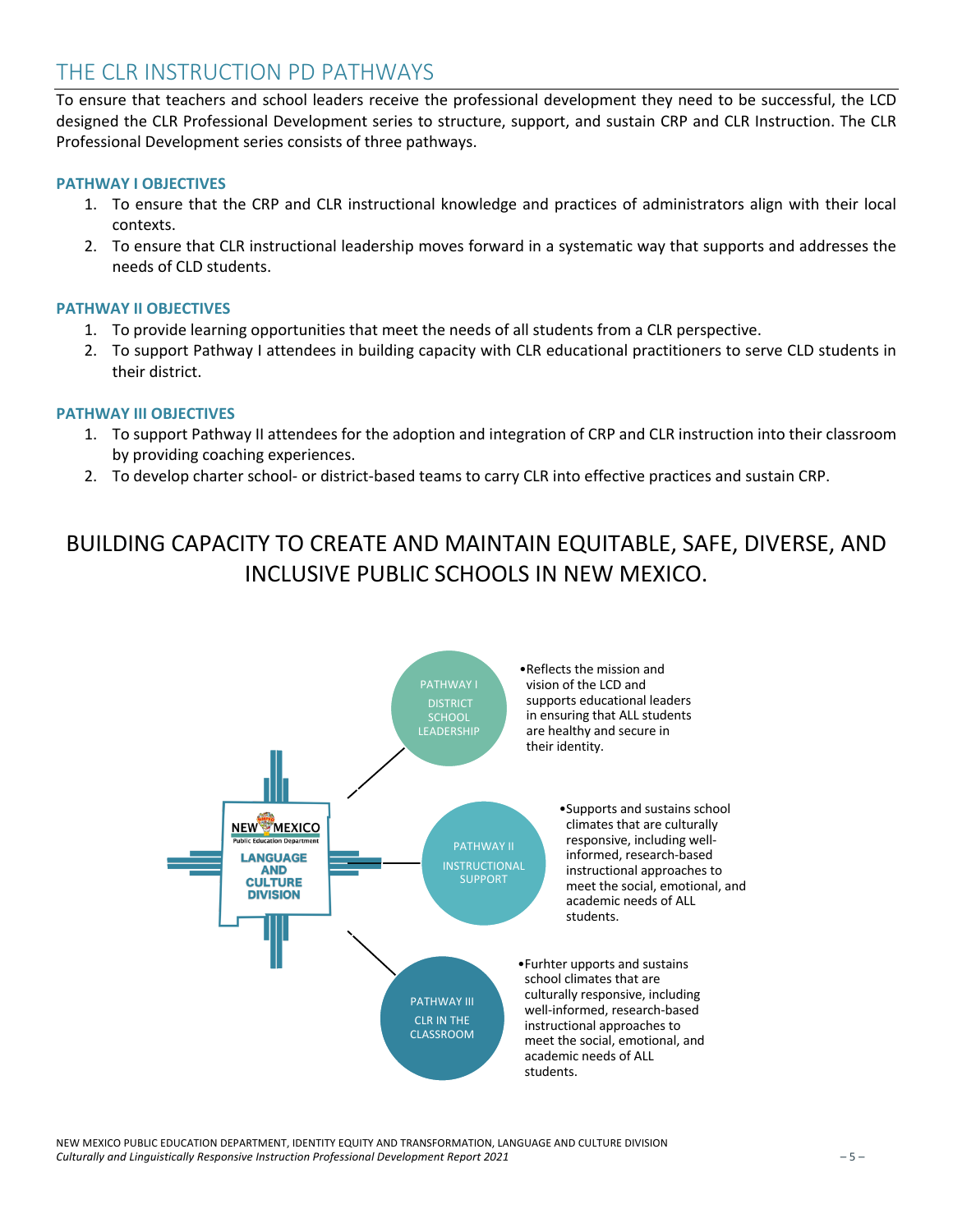### THE CLR PILLARS

To explore and employ best practices in CLR, educators should avoid a one-size-fits-all mindset. Below are three pillars provided by the LCD to guide and promote use of best practices and development of a CLR orientation through changing one's perspective, transforming leadership and teaching practices, and becoming a CLR change agent.

#### Change Your Perspective

#### Recognize your self-identity

Know your biases

Get inspired by multicultural education, critical pedagogy, and action research

Rethink the role and design of schools

Understand the role of surface, shallow, and deep culture

#### Transform Leadership and Teaching Practices

Believe that all students can learn

Know your students

Know and seek strong collaboration with your students' parents, families, and communities

Affirm cultural and linguistic diversity in ALL content areas

Help students relate academic learning to their home culture

Master skills for teaching culturally diverse students

#### Become a CLR Change Agent

Advocate for social justice and equity in your professional and personal life

Deepen your knowledge and leadership in CLR

Influence and help other colleagues to practice CLR



NEW MEXICO PUBLIC EDUCATION DEPARTMENT, IDENTITY EQUITY AND TRANSFORMATION, LANGUAGE AND CULTURE DIVISION *Culturally and Linguistically Responsive Instruction Professional Development Report 2021* – 6 –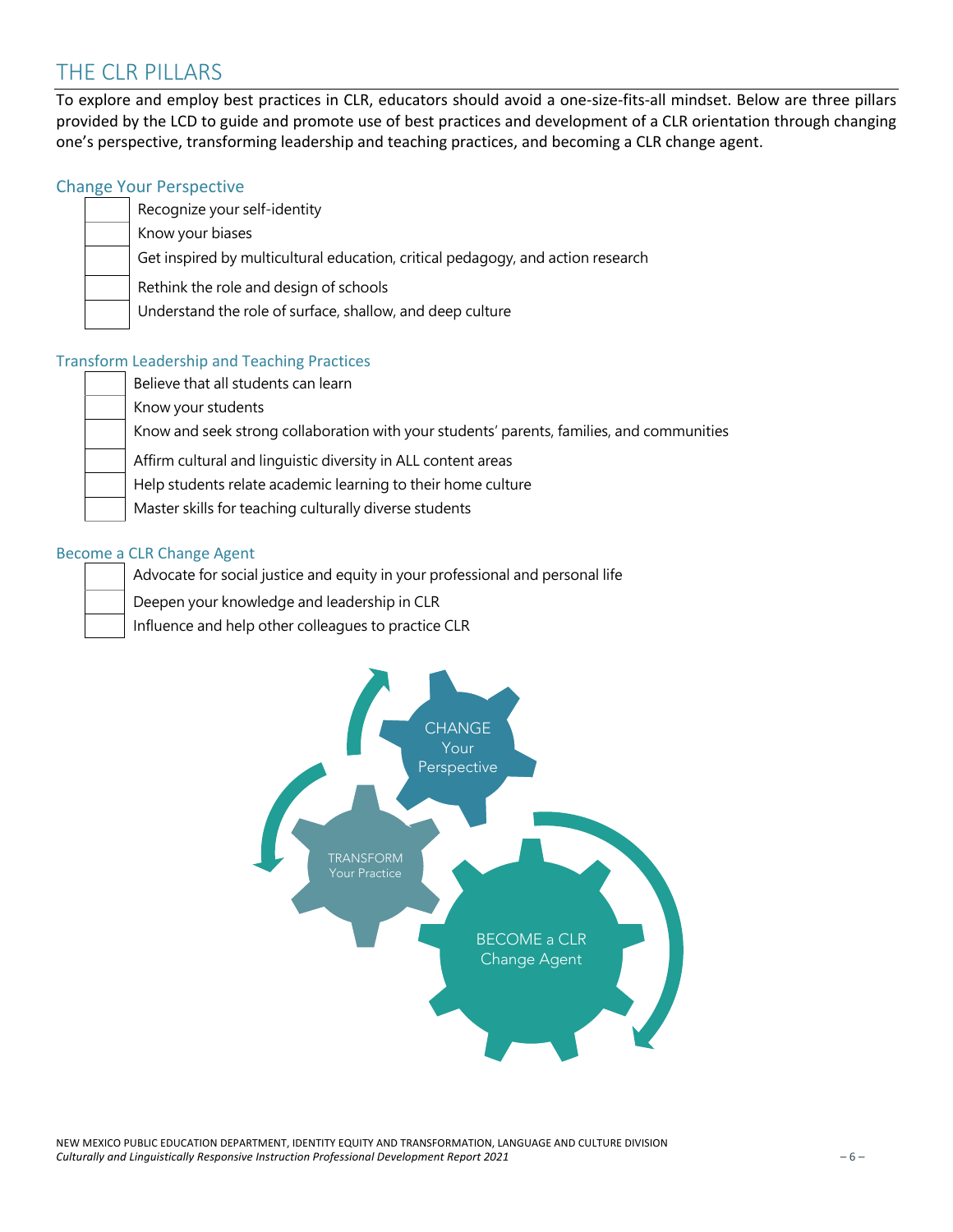### CLR INSTRUCTION PD 2018-2019

Building upon the previously discussed *CLR 2.0 Professional Development Series* which was aligned to other NMPED initiatives—including the state's Equity Plan and the NMTEACH Educator Effectiveness System—a three-pathway approach was developed by the LCD for moving the CLR work forward.

With the three-pathway approach established, the LCD sent CLR Instruction PD applications to districts across the state and launched the first CLR Instruction PD in 2018-2019. Five districts (Central Consolidated Schools District, Deming Public Schools, Gallup McKinley School District, Rio Rancho Public Schools and Ruidoso Municipal Schools) participated in Pathway I trainings throughout the fall of 2018 and winter of 2019. Pathway I included two one-day and one two-day trainings, which helped 44 participants understand CRP, CLR leadership, and CLR instruction. The training content is detailed in the table "Pathways PD 2018-2020". Conducting trainings in an extended timeline lets participants maximize personal integrity and be cognizant of the importance of CLR teaching and learning through self-reflection practices which requires a good amount of time.

Pathway I participants were encouraged to participate in all trainings with a collective learning mindset. Participants were asked to share ideas with their district team members and have collegiate discussions that embrace diversity, effective, and positive inclusiveness, and barrier-free learning in schools and classrooms where all students have similar chances to learn regardless of their cultural and linguistic background. During Pathway I trainings, participants also collaborated with their team members to decide on Pathway II training teams from their districts.

In the 2018-2019 academic year, Pathway II trainings took place as a two-day training with 50 teachers from the five districts that completed the Pathway I training. Similar to Pathway II trainings, teachers were encouraged to reflect on their own culture, language, value, beliefs, practices, and traditions. The content of Pathway II trainings encouraged teachers to think about the diversity dynamics of school culture and how they might change existing educational policies, practices, and programs to achieve academic success, cultural integrity, critical consciousness, and equity for ALL students regardless of any specific demographics.

#### FINDINGS 2018-2019

To inform the design of the CLR Instruction PD to meet the needs of districts and charter schools in NM—with considerations for CRP and CLR in their local context—the LCD conducted post-PD surveys and general CLR surveys for participants that completed Pathway I and Pathway II trainings. The following three tables in this section outline the results. The following table demonstrates the pathways, content of the training, participating districts/charter schools, and participant numbers for the 2018-2019 academic year.

| 2018-2019         |                                                                                                                                                        |                                                                                                                                                                |         |
|-------------------|--------------------------------------------------------------------------------------------------------------------------------------------------------|----------------------------------------------------------------------------------------------------------------------------------------------------------------|---------|
|                   | <b>Training</b>                                                                                                                                        | <b>Participating Districts</b>                                                                                                                                 | # Part. |
| Pathway I         | Focus on Culture-Foundation Day, CLR<br>Management Workshop, Supporting<br>Teachers in Becoming CLR Workshop.                                          | <b>Central Consolidated School District, Deming Public</b><br>Schools, Gallup McKinley County Schools, Rio Rancho<br>Public Schools, Ruidoso Municipal Schools | 44      |
| <b>Pathway II</b> | Focus on Culture-Foundation Day, CLR<br>Management Workshop, Culturally<br><b>Responsive Academic Vocabulary</b><br>Workshop, and Jump-Start Workshop. | <b>Central Consolidated School District, Deming Public</b><br>Schools, Gallup McKinley County Schools, Rio Rancho<br>Public Schools, Ruidoso Municipal Schools | 50      |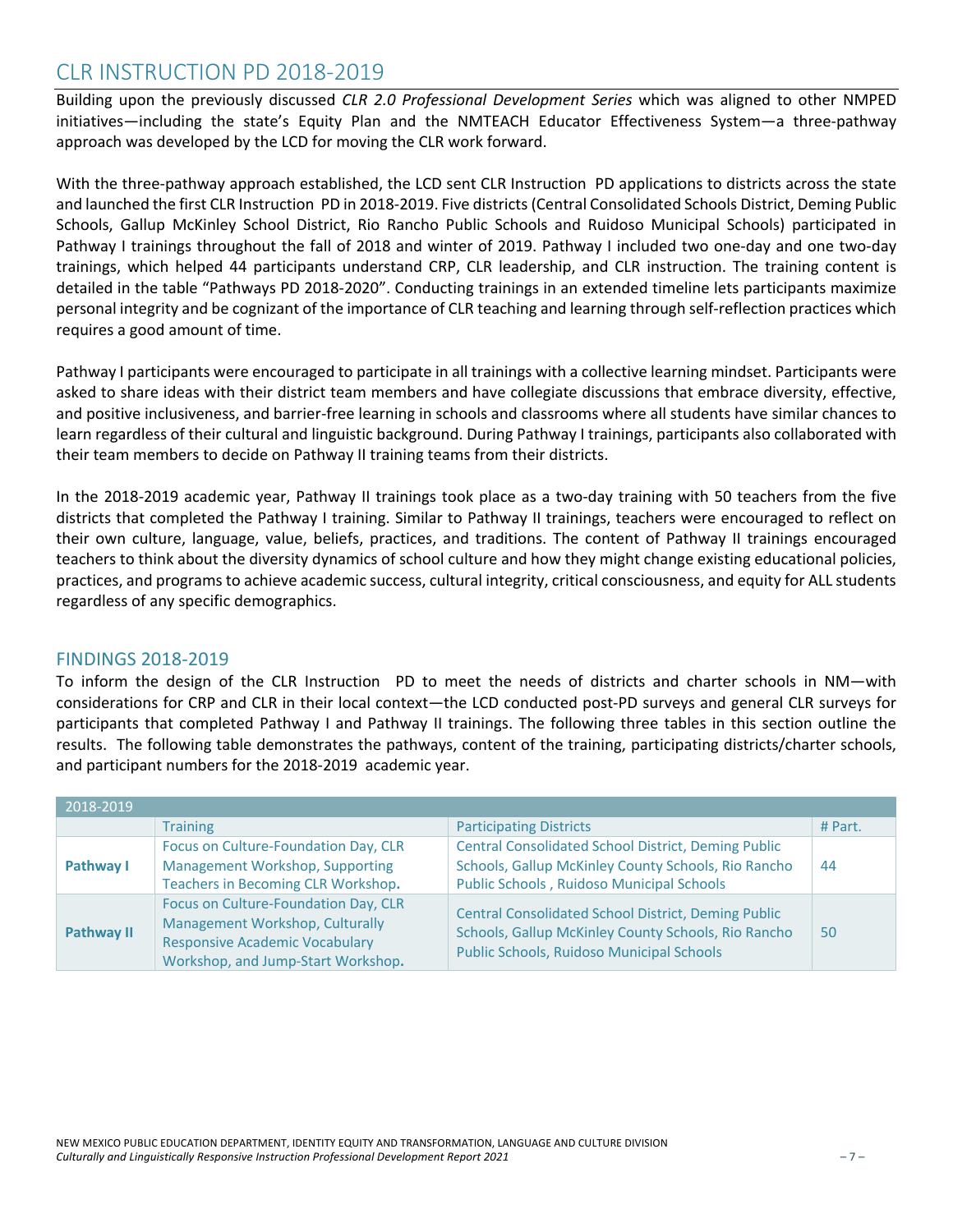| 2018-2019 PATHWAY I POST SURVEY RESULTS                                                                                                                                                                                                                                                                                                                                                                                         |                                                                                                                                                                                                                                                                                                                                                                                                                                                                                                                                        |                    |               |                     |                |
|---------------------------------------------------------------------------------------------------------------------------------------------------------------------------------------------------------------------------------------------------------------------------------------------------------------------------------------------------------------------------------------------------------------------------------|----------------------------------------------------------------------------------------------------------------------------------------------------------------------------------------------------------------------------------------------------------------------------------------------------------------------------------------------------------------------------------------------------------------------------------------------------------------------------------------------------------------------------------------|--------------------|---------------|---------------------|----------------|
| 44 Surveys Sent<br>14 Responses Received                                                                                                                                                                                                                                                                                                                                                                                        | 1 Assistant Superintendent<br>4 Principals<br>2 Directors<br>2 Coordinators<br>5 Not Specified District Leadership Staff                                                                                                                                                                                                                                                                                                                                                                                                               |                    |               |                     |                |
| <b>TRAINING QUESTIONS</b>                                                                                                                                                                                                                                                                                                                                                                                                       | <b>HIGH</b>                                                                                                                                                                                                                                                                                                                                                                                                                                                                                                                            | <b>MEDIUM-HIGH</b> | <b>MEDIUM</b> |                     | LOW            |
| To what extent were the objectives of the<br>training achieved?                                                                                                                                                                                                                                                                                                                                                                 | 9                                                                                                                                                                                                                                                                                                                                                                                                                                                                                                                                      | 5                  | 0             |                     | 0              |
| How effective was/were the trainer(s)?                                                                                                                                                                                                                                                                                                                                                                                          | 13                                                                                                                                                                                                                                                                                                                                                                                                                                                                                                                                     | $\mathbf{1}$       | $\mathbf 0$   |                     | $\mathbf 0$    |
| How relevant was this training to your<br>needs?                                                                                                                                                                                                                                                                                                                                                                                | 12                                                                                                                                                                                                                                                                                                                                                                                                                                                                                                                                     | 2                  | 0             |                     | 0              |
| To what extent do you agree with the<br>statement: This training increased my<br>knowledge in the presented topics?                                                                                                                                                                                                                                                                                                             | 9                                                                                                                                                                                                                                                                                                                                                                                                                                                                                                                                      | $\overline{4}$     | $\mathbf{1}$  |                     | $\overline{0}$ |
| <b>CONTENT QUESTIONS</b>                                                                                                                                                                                                                                                                                                                                                                                                        | <b>TOO FAST</b>                                                                                                                                                                                                                                                                                                                                                                                                                                                                                                                        | <b>APPROPRIATE</b> |               | <b>TOO REMEDIAL</b> |                |
| The content of the training was:                                                                                                                                                                                                                                                                                                                                                                                                | 0                                                                                                                                                                                                                                                                                                                                                                                                                                                                                                                                      | 13                 |               | 1                   |                |
| The pacing of the training was:                                                                                                                                                                                                                                                                                                                                                                                                 | $\mathbf{1}$                                                                                                                                                                                                                                                                                                                                                                                                                                                                                                                           | 13                 |               | 0                   |                |
| What information did you find most<br>meaningful?                                                                                                                                                                                                                                                                                                                                                                               | 13 content<br>1 resources                                                                                                                                                                                                                                                                                                                                                                                                                                                                                                              |                    |               |                     |                |
| Qualitative Findings: Qualitative data analysis<br>of the survey results reveals that all<br>participants who completed the survey and<br>Pathway I training found the content,<br>structure, and pace of the training strong.<br>Some data shows that the personal reflection<br>piece of Pathway I trainings helped<br>participants realize the importance of CRP and<br>CLR Instruction and practice collective<br>learning. | "The power of being in the room with people ready to examine<br>settings and make changes. The message of how we can make those<br>changes, why they are needed, and the engaging way the message<br>was delivered."<br>"Appropriate movement of participant to keep us engaged, the<br>content of the material and the safe environment that was<br>developed for sharing experiences and discomforts"<br>"Walking the trainees through our own biases and how it<br>contributes to misconceptions and miscommunications with parents |                    |               |                     |                |
|                                                                                                                                                                                                                                                                                                                                                                                                                                 | and students."<br>"Collaborative work in pairs and groups"                                                                                                                                                                                                                                                                                                                                                                                                                                                                             |                    |               |                     |                |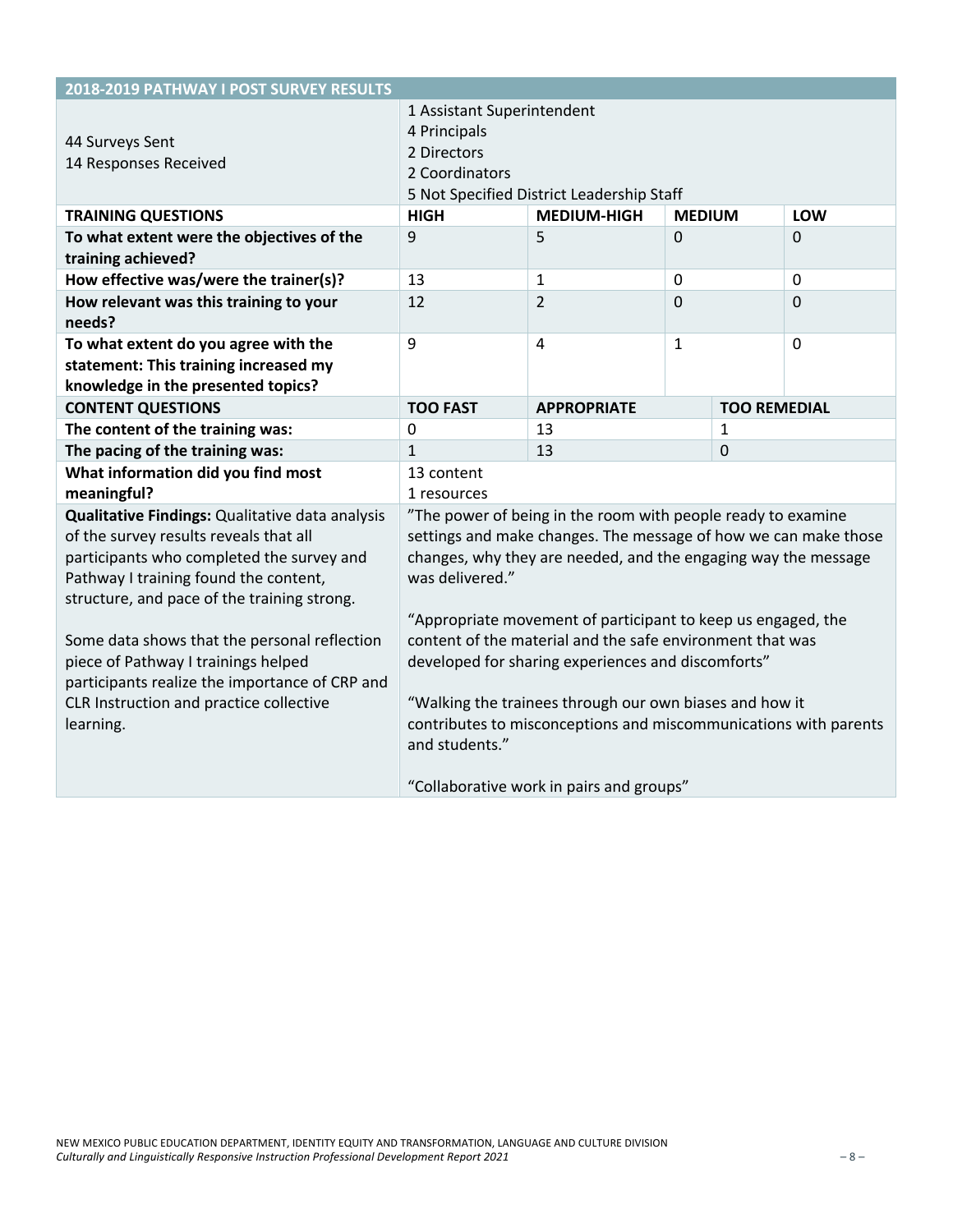| 2018-2019 PATHWAY II POST-SURVEY RESULTS                                                                                                                                                                                                                                                                                                                                                                                                                                                            |                                                                                                                                                                                                                                                                                                                                                                                                                                                                                                                                          |   |                    |             |             |                     |
|-----------------------------------------------------------------------------------------------------------------------------------------------------------------------------------------------------------------------------------------------------------------------------------------------------------------------------------------------------------------------------------------------------------------------------------------------------------------------------------------------------|------------------------------------------------------------------------------------------------------------------------------------------------------------------------------------------------------------------------------------------------------------------------------------------------------------------------------------------------------------------------------------------------------------------------------------------------------------------------------------------------------------------------------------------|---|--------------------|-------------|-------------|---------------------|
| 50 Surveys Sent<br>23 Responses Received                                                                                                                                                                                                                                                                                                                                                                                                                                                            | 4 Principals/Assistant principals<br>2 Directors<br>14 Teachers<br>3 Other                                                                                                                                                                                                                                                                                                                                                                                                                                                               |   |                    |             |             |                     |
| <b>TRAINING QUESTIONS</b>                                                                                                                                                                                                                                                                                                                                                                                                                                                                           | <b>HIGH</b><br><b>MEDIUM-HIGH</b><br><b>MEDIUM</b><br><b>LOW</b>                                                                                                                                                                                                                                                                                                                                                                                                                                                                         |   |                    |             |             |                     |
| To what extent were the objectives<br>of the training achieved?                                                                                                                                                                                                                                                                                                                                                                                                                                     | 13<br>10                                                                                                                                                                                                                                                                                                                                                                                                                                                                                                                                 |   | $\Omega$           |             | $\Omega$    |                     |
| How effective was/were the<br>trainer(s)?                                                                                                                                                                                                                                                                                                                                                                                                                                                           | 22                                                                                                                                                                                                                                                                                                                                                                                                                                                                                                                                       | 1 |                    | $\mathbf 0$ |             | $\mathbf{0}$        |
| How relevant was this training to<br>your needs?                                                                                                                                                                                                                                                                                                                                                                                                                                                    | 15<br>6                                                                                                                                                                                                                                                                                                                                                                                                                                                                                                                                  |   | $\overline{2}$     |             | $\mathbf 0$ |                     |
| To what extent do you agree with<br>the statement: This training<br>increased my knowledge in the<br>presented topics?                                                                                                                                                                                                                                                                                                                                                                              | 3<br>17                                                                                                                                                                                                                                                                                                                                                                                                                                                                                                                                  |   | 3                  |             | $\mathbf 0$ |                     |
| <b>CONTENT QUESTIONS</b>                                                                                                                                                                                                                                                                                                                                                                                                                                                                            | <b>TOO FAST</b>                                                                                                                                                                                                                                                                                                                                                                                                                                                                                                                          |   | <b>APPROPRIATE</b> |             |             | <b>TOO REMEDIAL</b> |
| The content of the training was:                                                                                                                                                                                                                                                                                                                                                                                                                                                                    | 23<br>0<br>0                                                                                                                                                                                                                                                                                                                                                                                                                                                                                                                             |   |                    |             |             |                     |
| The pacing of the training was:                                                                                                                                                                                                                                                                                                                                                                                                                                                                     | 4<br>18<br>$\Omega$                                                                                                                                                                                                                                                                                                                                                                                                                                                                                                                      |   |                    |             |             |                     |
| What information did you find most<br>meaningful?                                                                                                                                                                                                                                                                                                                                                                                                                                                   | 22 content<br>1 resources                                                                                                                                                                                                                                                                                                                                                                                                                                                                                                                |   |                    |             |             |                     |
| Qualitative Findings: Qualitative data<br>analysis of the survey results reveals<br>that all participants who completed<br>the survey and Pathway I training<br>found the content, structure, and<br>pace of the training strong.<br>Many participants of the survey<br>highlighted the knowledge and<br>presentation style of the facilitator as<br>a key element to understand, model,<br>and practice CLR instruction.<br>Participants expressed the following<br>about the facilitator's style: | "Well presented, well explained, kept us engaged, strategies used during<br>training can be used in the classroom"<br>"The facilitator was very entertaining, and I felt like his pacing and modeling<br>were awesome. It was the first training in a long time where I am excited to<br>take back this information and confidently share it with my colleagues."<br>"Presenters were on key. Very enthusiastic learning environment. Achieved all<br>objectives"<br>"Knowledge and enthusiasm of the trainer kept participants engaged" |   |                    |             |             |                     |

# CLR INSTRUCTION PD 2019-2020

In September of 2019, the LCD released the CLR Instruction PD application to all districts and charter schools with EL, Title III, and Bilingual Multicultural Education Program directors. Albuquerque Public Schools, Farmington Municipal Schools, Anansi Charter School, Christine Duncan Heritage Academy, Jefferson Montessori School, Moreno Valley High School, New America School Las Cruces, New Mexico School for the Arts, South Valley Prep School, and Vista Grande High School were accepted. Due to the New Mexico Covid-19 public health order, Pathway II trainings which were delivered virtually.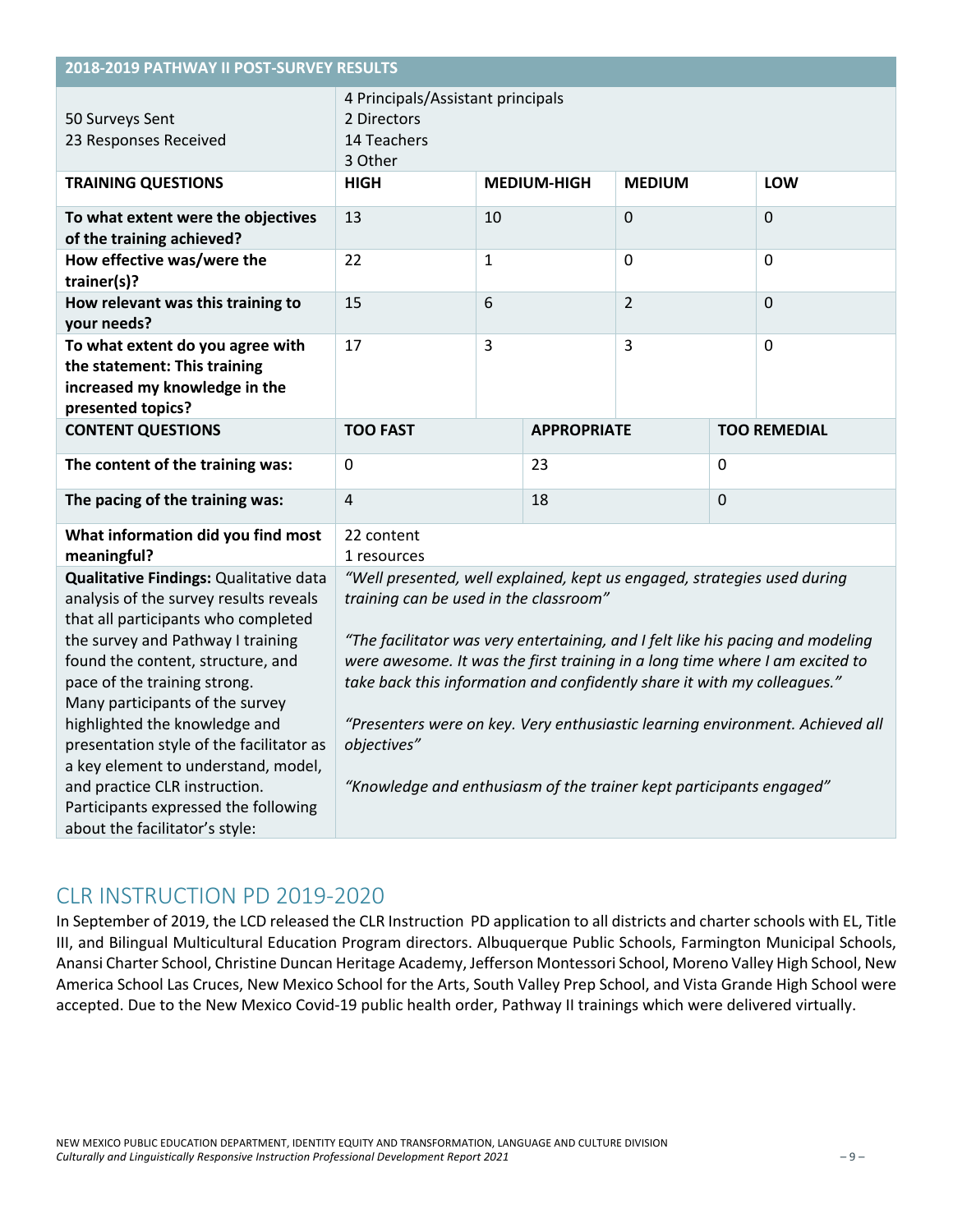The LCD implemented Pathway III CLR Instruction PD with Rio Rancho Public Schools. Ten teachers continued work from Pathway II in the first part of the in-person CLR coaching in February 2020 with remaining trainings not completed due to the public health order. The following table demonstrates the pathways, content of the training, participating districts/charter schools, and participant numbers for the 2019-2020 academic year.

| 2019-2020                                                                                                    |                                                                                                                                                                  |                                                                                                                                                                                                                                                                                                                                                                                             |     |
|--------------------------------------------------------------------------------------------------------------|------------------------------------------------------------------------------------------------------------------------------------------------------------------|---------------------------------------------------------------------------------------------------------------------------------------------------------------------------------------------------------------------------------------------------------------------------------------------------------------------------------------------------------------------------------------------|-----|
| Pathway I                                                                                                    | Focus on Culture-Foundation Day,<br><b>CLR Management Workshop,</b><br><b>Supporting Teachers in Becoming</b><br><b>CLR Workshop.</b>                            | Albuquerque Public Schools<br><b>Farmington Municipal Schools</b><br><b>Anansi Charter School</b><br><b>Christine Duncan Heritage Academy</b><br>Jefferson Montessori School<br><b>Moreno Valley High School</b><br>New America School-Las Cruces<br>New Mexico School for the Arts<br>South Valley Prep School<br>Vista Grande High School                                                 | 64  |
| <b>Pathway II</b><br><b>Pathway II</b><br>trainings were<br>held virtually due<br>to COVID 19 <sup>*</sup> . | Focus on Culture-Foundation Day,<br><b>CLR Management Workshop,</b><br><b>Culturally Responsive Academic</b><br>Vocabulary Workshop, and Jump<br>start Workshop. | <b>Participating Districts and Charter Schools:</b><br>Albuquerque Public Schools Farmington Municipal<br><b>Schools</b><br>Anansi Charter School<br>Christine Duncan Heritage Academy Jefferson<br>Montessori School<br><b>Moreno Valley High School</b><br><b>New America School-Las Cruces</b><br>New Mexico School for the Arts<br>South Valley Prep School<br>Vista Grande High School | 158 |
|                                                                                                              | Pathway III not fully implemented in Rio Rancho due to COVID 19 pandemic.                                                                                        |                                                                                                                                                                                                                                                                                                                                                                                             |     |

#### FINDINGS 2019-2020

CLR Fall and Winter Institutes (for participants from previously attended Pathways trainings) were provided virtually to teachers from Albuquerque Public Schools, Deming Public Schools, New Mexico School for the Arts, and Rio Rancho Public Schools.

| 2019-2020 PATHWAY I POST SURVEY RESULTS                                                                             |                                                                           |   |                    |               |   |                     |
|---------------------------------------------------------------------------------------------------------------------|---------------------------------------------------------------------------|---|--------------------|---------------|---|---------------------|
| 50 Surveys Sent<br>20 Received                                                                                      | 6 principals/assistant principals<br>7 directors<br>1 teacher<br>6 others |   |                    |               |   |                     |
| <b>TRAINING QUESTIONS</b>                                                                                           | <b>HIGH</b>                                                               |   | <b>MEDIUM-HIGH</b> | <b>MEDIUM</b> |   | LOW                 |
| To what extent were the objectives of<br>the training achieved?                                                     | 10                                                                        | 9 |                    | 1             |   | 0                   |
| How effective was/were the trainer(s)?                                                                              | 14                                                                        | 5 |                    | 1             |   | 0                   |
| How relevant was this training to your<br>needs?                                                                    | 13                                                                        | 6 |                    | $\mathbf{1}$  |   | 0                   |
| To what extent do you agree with the<br>statement: This training increased my<br>knowledge in the presented topics? | 15                                                                        | 4 |                    | 1             |   | 0                   |
| <b>CONTENT QUESTIONS</b>                                                                                            | <b>TOO FAST</b>                                                           |   | <b>APPROPRIATE</b> |               |   | <b>TOO REMEDIAL</b> |
| The content of the training was:                                                                                    |                                                                           |   | 19                 |               | 1 |                     |
| The pacing of the training was:                                                                                     | $\mathbf{1}$                                                              |   | 18                 |               |   |                     |

NEW MEXICO PUBLIC EDUCATION DEPARTMENT, IDENTITY EQUITY AND TRANSFORMATION, LANGUAGE AND CULTURE DIVISION *Culturally and Linguistically Responsive Instruction Professional Development Report 2021* – 10 –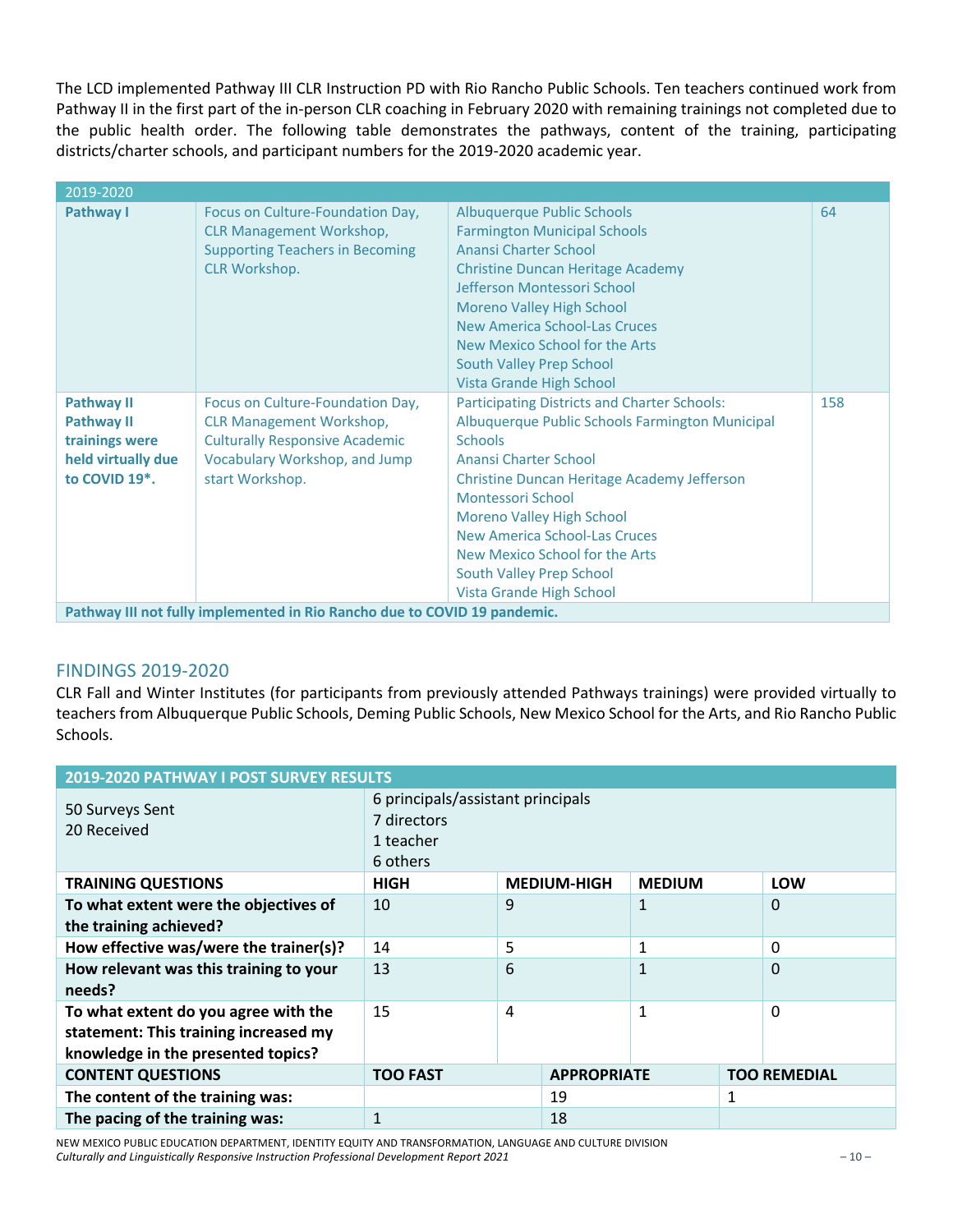| What information did you find most<br>meaningful? | 20 content                                                                                        |
|---------------------------------------------------|---------------------------------------------------------------------------------------------------|
| Qualitative Findings: Qualitative data            | "The overall training was invaluable and one of the best I've attended in                         |
| analysis of the survey results reveals that       | years! The facilitator helped me better understand the true meaning of                            |
| all participants who completed the                | cultural responsiveness and how to VABB the rings of culture."                                    |
| survey found the trainings' content               |                                                                                                   |
| meaningful for them and their practices.          | "VABBing is very helpful. Also, the grid with cultural behaviors from                             |
| Many participants of the survey                   | nuanced to explicit is VERY helpful!"                                                             |
| acknowledged how the presenter                    |                                                                                                   |
| delivered the VABB (Validate, Affirm,             | "Vulnerability, conversation with team, understanding bias, VABB practice                         |
| Build, and Bridge) CLR Framework                  | is a great mind shift when addressing human beings, alignment of                                  |
| effectively. Like in the previous year,           | strategies with current work"                                                                     |
| participants of the survey favored the            |                                                                                                   |
| knowledge and presentation style of the           | "Great facilitation skills. He used a lot of Kagan techniques which                               |
| facilitator as a key element to                   | increased participation and engagement. That helps internalize the                                |
| understand, model, and practice CLR               | content given"                                                                                    |
| instruction.                                      |                                                                                                   |
| Here are some testimony examples that             | "The facilitator is the best! I hope to have more training with him."                             |
| participants mentioned:                           |                                                                                                   |
|                                                   | Note: Surveys were not issued for Pathways II and III due to the NM COVID-19 public health order. |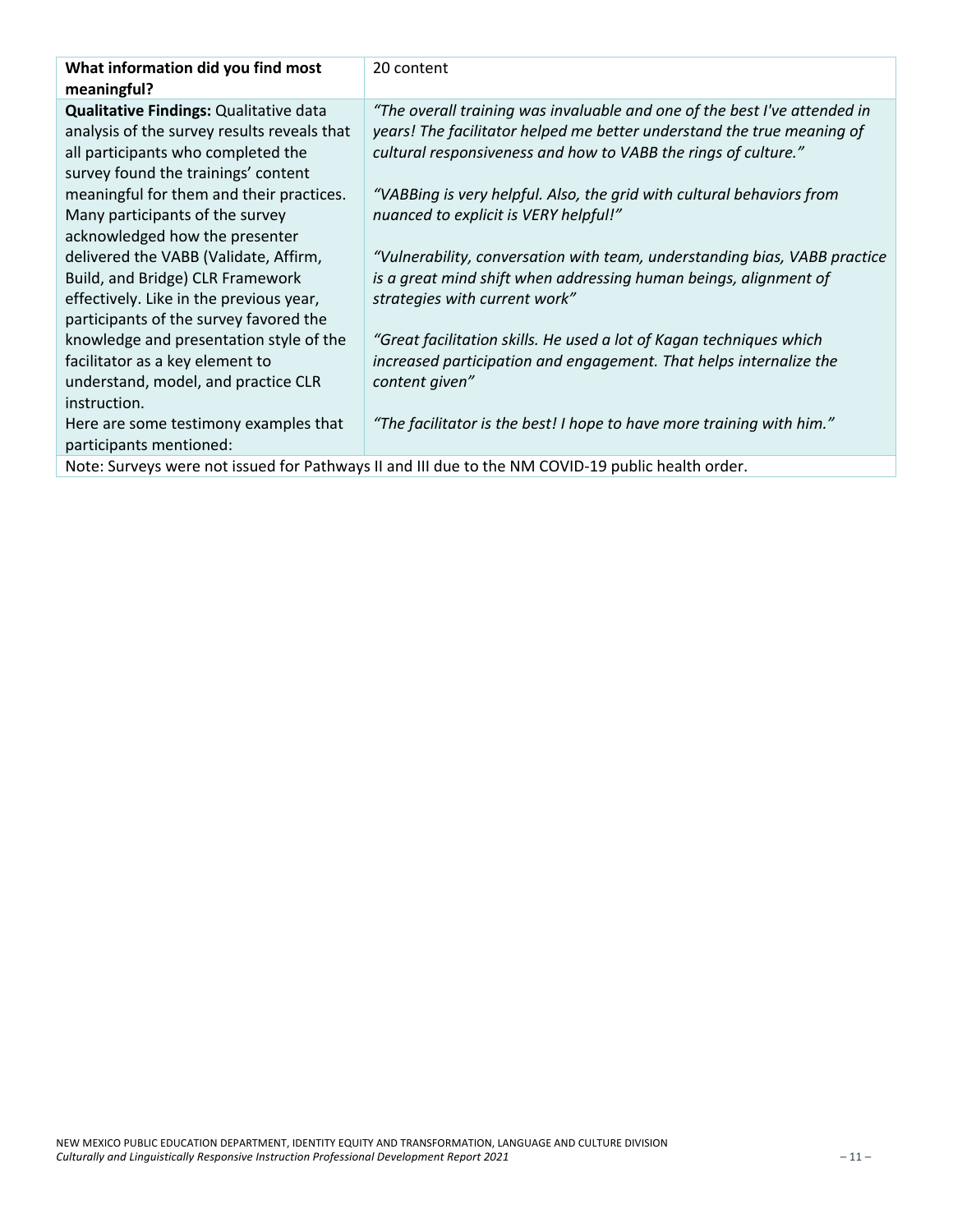### CLR INSTRUCTION PD 2020-2021

The LCD conducted Pathway III for the Central Consolidated School District virtually for seven teachers from one school. Teachers received CLR coaching two times in the spring of 2021. Note: This report also does not provide details on virtual Pathway III CLR training that was conducted during the 2020-2021 academic year.

Note: This report does not include the plan, implementation, and report of CLR Fall and Winter Institutes which were conducted virtually only in 2020-2021 academic year due to the COVID-19 pandemic and are not part of traditional inperson CLR Pathways.

#### FINDINGS 2020-2021

In addition to Pathway I and Pathway II post-PD surveys, the LCD conducted in May of 2021 short surveys to gather feedback from all participants of CLR Pathway I and Pathway II about the content, skill sets, and materials that they have used because of the trainings. This survey also was also sent to Pathway II participants who received the training online. The Pathway I feedback survey was sent to all participants—mostly district leadership, principal/assistant principals, and district coordinators—who attended CLR Instruction PD in 2018-2019 or 2019-2020.

| <b>MAY 2021 PATHWAY I FEEDBACK SURVEY RESULTS</b>                                                                                                                                                                                                                | The LCD received 30 responses to the Pathway I feedback survey from seven districts and eight charter schools.                                                                                                                                                                                                                                                                                                                                                                                                    |
|------------------------------------------------------------------------------------------------------------------------------------------------------------------------------------------------------------------------------------------------------------------|-------------------------------------------------------------------------------------------------------------------------------------------------------------------------------------------------------------------------------------------------------------------------------------------------------------------------------------------------------------------------------------------------------------------------------------------------------------------------------------------------------------------|
| How have you used the content, skill sets, or<br>materials from the CLR trainings? Select all<br>that apply (Curriculum adoption, learning<br>environment, instructional delivery, school<br>design, professional development, family<br>engagement, and other). | Data analysis showed that the content of Pathway I PD allowed<br>district leaders to use the content, skill sets, or materials in many<br>areas but mostly in professional development, instructional delivery,<br>and learning environment.                                                                                                                                                                                                                                                                      |
|                                                                                                                                                                                                                                                                  | 26 participants gave examples. Most of the examples highlighted that<br>districts/charter schools leveraged the content and the resources of<br>CLR Instruction PD. Some of them used the training materials to<br>increase awareness for CRP and CLR Instruction. Some of the<br>districts/charter schools introduced the content and materials of the<br>CLR trainings with other teams in districts or charter schools like<br>Equity Councils or Community Schools. Below are some quotes from<br>the survey: |
| Please give examples and/or explain how<br>using the content, skill sets, or materials<br>from the CLR trainings are impacting your<br>district/charter school.                                                                                                  | "The content of the CLR learning for our staff has created a number of<br>opportunities to look at our school in a variety of ways to identify<br>gaps in opportunities for our students. We combined our Community<br>Schools Team and our Equity Council to ensure that the partnerships<br>and opportunities we are adding to our community school addresses<br>those gaps - services, programming, out of school time, in school time,<br>curriculum, students, families and community"                       |
|                                                                                                                                                                                                                                                                  | "We have leveraged CLR strategies and aligned to our own model of<br>instruction to understand students' backgrounds and interests,<br>allowing students to talk about themselves, and levering the assets of<br>culture when choosing relevant material for students. We have had<br>Equity Council Members and team members engage in virtual<br>sessions specific to CLR, which helped us understanding how this looks<br>when providing family engagement opportunities and PD."                              |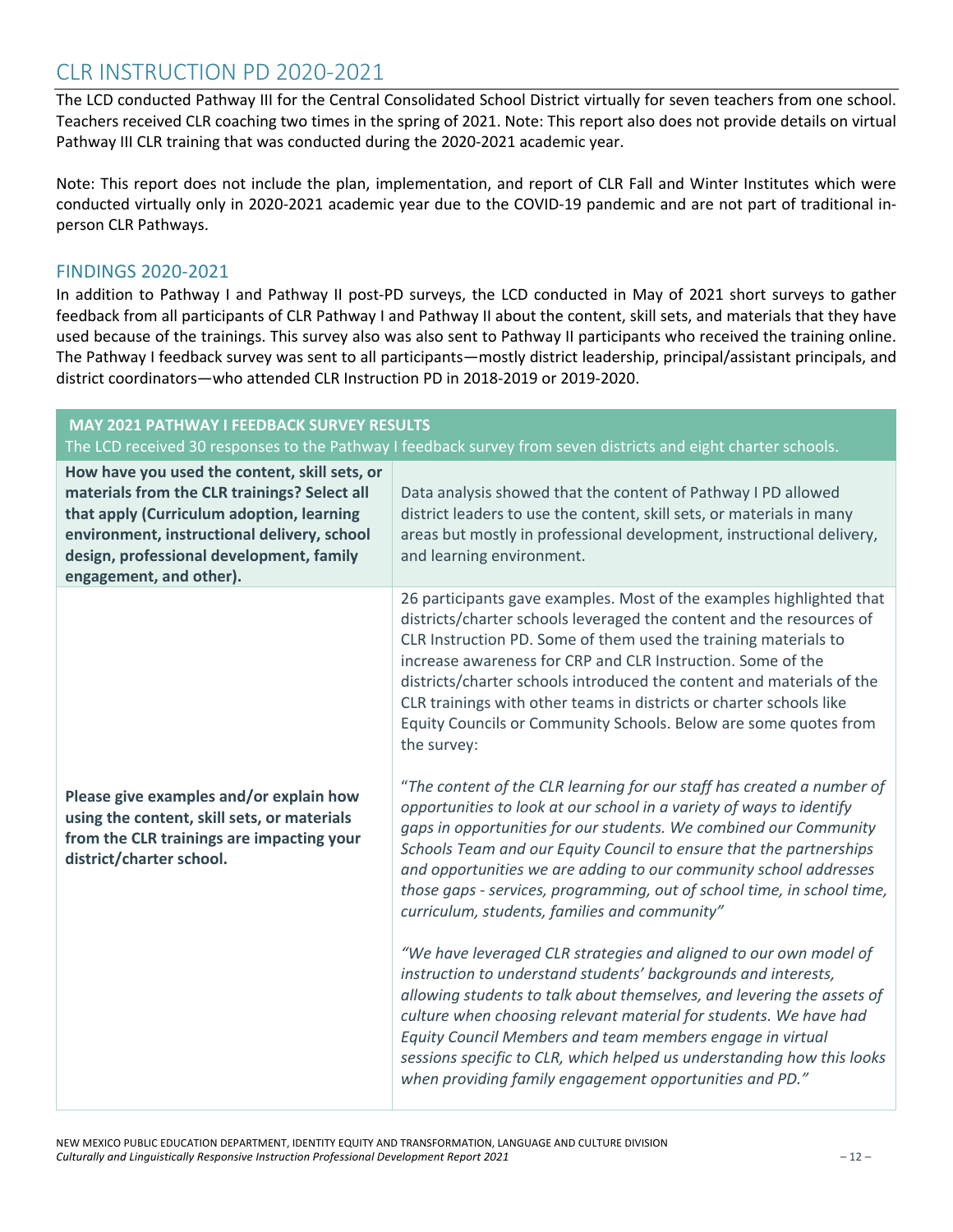|                                                                                                                                                                                                                                                                                                                                                                                                                                                                                                                                                                                                                                | "We have asked our teachers to share one powerful strategy they use<br>for CLR in their content, and we've asked for artifacts and a<br>professional reflection. This expectation has reinforced the need to<br>incorporate CLR strategies. We have required this for Domain 4<br>[educator evaluation rubric]. We have also provided training at our<br>school the first week of school for staff."                                                     |
|--------------------------------------------------------------------------------------------------------------------------------------------------------------------------------------------------------------------------------------------------------------------------------------------------------------------------------------------------------------------------------------------------------------------------------------------------------------------------------------------------------------------------------------------------------------------------------------------------------------------------------|----------------------------------------------------------------------------------------------------------------------------------------------------------------------------------------------------------------------------------------------------------------------------------------------------------------------------------------------------------------------------------------------------------------------------------------------------------|
| What are your district/charter school's next<br>steps in implementing CLR to change<br>perspective and transform practices of all<br>staff? Data analysis shows that a great<br>majority of the districts and charter schools<br>that participated discoursed the<br>implementation of CLR in their professional<br>development plans. Many districts/ charter<br>schools designed their CLR Instruction PD<br>within their districts and used Pathway I<br>trainings and content as a template. One<br>district specifically mentioned their plan on<br>reviewing Instructional Materials with a CLR<br>lens as stated below. | "We plan to continue to work to make sure our Instructional Materials<br>(including library materials) decisions are informed and guided by the<br>principles of CLR. Especially with the librarians, we hope to continue<br>stressing the difference CLR makes when it comes to student<br>engagement, and how interest in reading/learning/exploring really<br>does grow when students feel seen, valued, and represented in<br>learning materials."   |
| What additional support, if any, would your<br>district/charter school need from the<br><b>NMPED's Language and Culture Division in</b><br>any planned next steps in the 2021-2022<br>school year?                                                                                                                                                                                                                                                                                                                                                                                                                             | For this question, most participants wanted more teachers to be<br>trained through Pathway II and Pathway III. Data also showed that in-<br>person CLR trainings are more favorable and effective than virtual<br>CLR trainings. Some participants' responses highlighted that their<br>districts or charter schools might need financial support to design the<br>CLR Instruction PD opportunities or to provide CLR focused materials<br>for teachers. |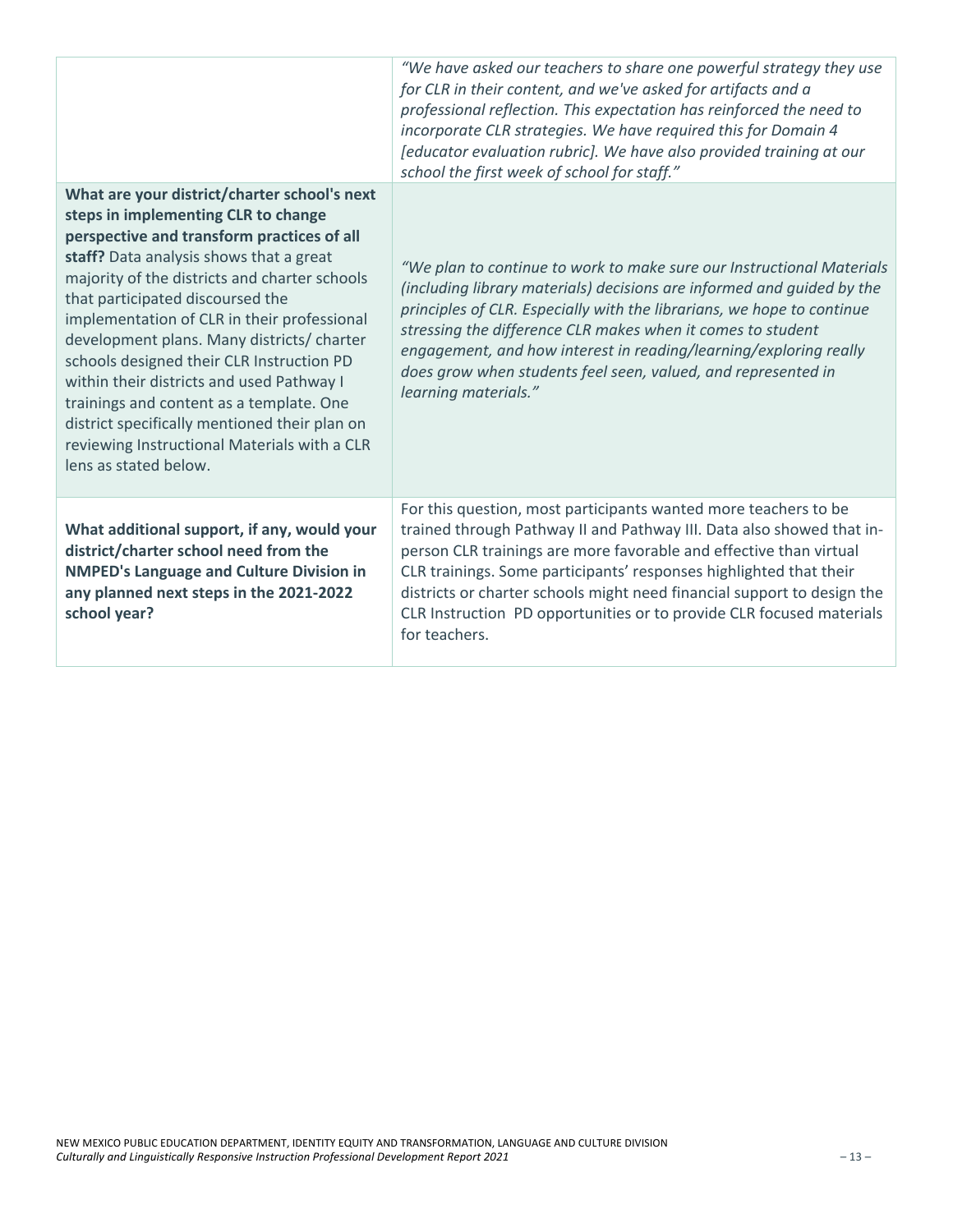| <b>MAY 2021 PATHWAY II FEEDBACK SURVEY RESULTS</b>                                                                                         |                                 |              |                                  |                 |                                    |              |
|--------------------------------------------------------------------------------------------------------------------------------------------|---------------------------------|--------------|----------------------------------|-----------------|------------------------------------|--------------|
| The LCD received 36 responses from teachers in seven districts and 8 charter schools.                                                      |                                 |              |                                  |                 |                                    |              |
| <b>LIKERT-SCALE RESPONSES</b>                                                                                                              | <b>STRONGLY</b><br><b>AGREE</b> | <b>AGREE</b> | <b>NEITHER</b><br>DISAGREE/AGREE | <b>DISAGREE</b> | <b>STRONGLY</b><br><b>DISAGREE</b> | <b>NA</b>    |
| The training(s) was/were relevant<br>to my needs as an educator in CLR.                                                                    | 67%                             | 30%          | 3%                               | $\Omega$        | 0                                  | $\mathbf{0}$ |
| I used content or skill sets from the<br>training(s) in my classroom/school.                                                               | 36%                             | 44%          | 13%                              | 0               | $\overline{0}$                     | $\mathbf 0$  |
| The content of skill sets gained<br>from the training(s) increased<br>student engagement during my<br>instruction.                         | 30%                             | 33%          | 17%                              | $\mathbf 0$     | 0                                  | 20%          |
| I discussed the content or skill sets<br>gained from the training(s) with<br>colleagues.                                                   | 36%                             | 42%          | 14 %                             | 5%              | 0                                  | 3%           |
| I have explored topics presented<br>during the training(s) on my own.                                                                      | 31%                             | 53%          | 8%                               | 5%              | 0                                  | 3%           |
| Attending the training(s) was a<br>good use of my time, and I would,<br>thus, participate in follow up<br>training(s) on CLR.              | 56%                             | 36%          | 5%                               | $\overline{0}$  | $\overline{0}$                     | 3%           |
| The training(s) helped me<br>understand my perspectives on<br>CLR.                                                                         | 53%                             | 36%          | 8%                               | 3%              | 0                                  | $\mathbf 0$  |
| The training(s) helped me<br>transform my instructional<br>practices to be more responsive to<br>cultures and languages of my<br>students. | 38%                             | 45%          | 14%                              | $\mathbf 0$     | 0                                  | 3%           |
| I implemented at least one content<br>or skill set presented in the<br>trainings.                                                          | 46%                             | 34%          | 11%                              | 3%              | 0                                  | 6%           |
| <b>OPEN-ENDED RESPONSES</b>                                                                                                                |                                 |              |                                  |                 |                                    |              |

**Please provide an example of how you used the CLR content, skillsets, or materials from the training(s).** 30 teachers provided examples. Most of the examples revealed that teachers used the content of the CLR Instruction PD to encourage classroom participation. Examples showed that rings of culture, VABB, and discussion protocols were used by teachers who participated in Pathway II. Also, the data shows that materials from Pathway II CLR Instruction PD were used in professional learning community activities in the participating

"*I was able to use CLR in my classroom to VABB and change behavior in a student in a positive way. (More than once and with more than one student). I also plan more deeply for student culture. I also have been part of a CLRI group in my district that has been training other teachers/leaders/staff."*

*"I now use vocabulary instruction in a more effective manner and am much more tolerant of the culture based on generational differences and age."*

*"Affirming youth culture and offering bridge behavior expectations instead of battling it. We now have scheduled days to celebrate youth culture - hat and hoody wearing in class; dance party."*

NEW MEXICO PUBLIC EDUCATION DEPARTMENT, IDENTITY EQUITY AND TRANSFORMATION, LANGUAGE AND CULTURE DIVISION *Culturally and Linguistically Responsive Instruction Professional Development Report 2021* – 14 –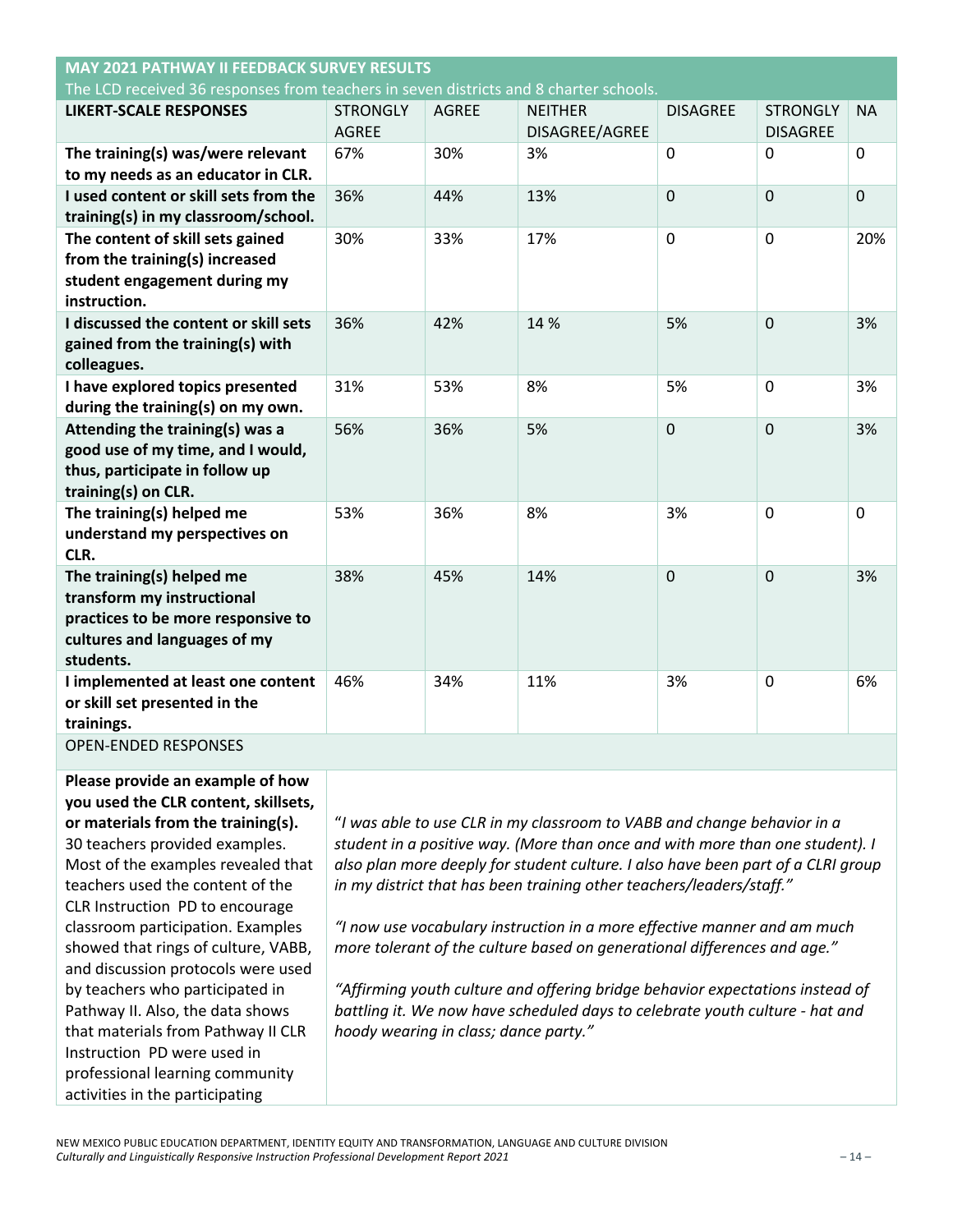| districts and schools. Participant<br>testimonies:                                                                                                                                                                                                                                                                                                                                                                                                                                                                                                                    |                                                                                                                                                                                                                                                                                        |
|-----------------------------------------------------------------------------------------------------------------------------------------------------------------------------------------------------------------------------------------------------------------------------------------------------------------------------------------------------------------------------------------------------------------------------------------------------------------------------------------------------------------------------------------------------------------------|----------------------------------------------------------------------------------------------------------------------------------------------------------------------------------------------------------------------------------------------------------------------------------------|
| How did using the CLR content,<br>skill sets, or materials from the<br>training(s) impact the students in<br>your classroom/school (e.g., how<br>did students react, student<br>feedback, etc.)? Data shows that by<br>using the content, materials, and<br>mind-sets from Pathway II trainings,<br>many teachers stated that students<br>felt more comfortable, safe, and<br>appreciated as individuals. Teachers<br>also mentioned that they noticed<br>positive student engagement by<br>using the content, materials, and<br>mind-sets from Pathway II trainings. | "For me, CLR is all about making connections with students. Teachers who<br>implement CLR strategies ended up with better rapport and student<br>engagement."<br>"It allowed me to be more aware of the differences in culture in my classroom,<br>and to be more responsive.          |
| What additional support would<br>you need to transform your<br>instructional practices to be more<br>responsive to the cultures and<br>languages of your students?<br>Receiving PD that have CLR content,<br>materials, and mind-sets was<br>mentioned by most of the teachers<br>who responded to the survey.<br>Teachers also requested that<br>Pathway II training take place in-<br>person.                                                                                                                                                                       | "More training would be helpful. I would like for all my staff to be on the same<br>page with this training to have the opportunity for everyone to align our vision<br>and all be CLR."<br>"I only received partial training. The second day was canceled. I need the other<br>half." |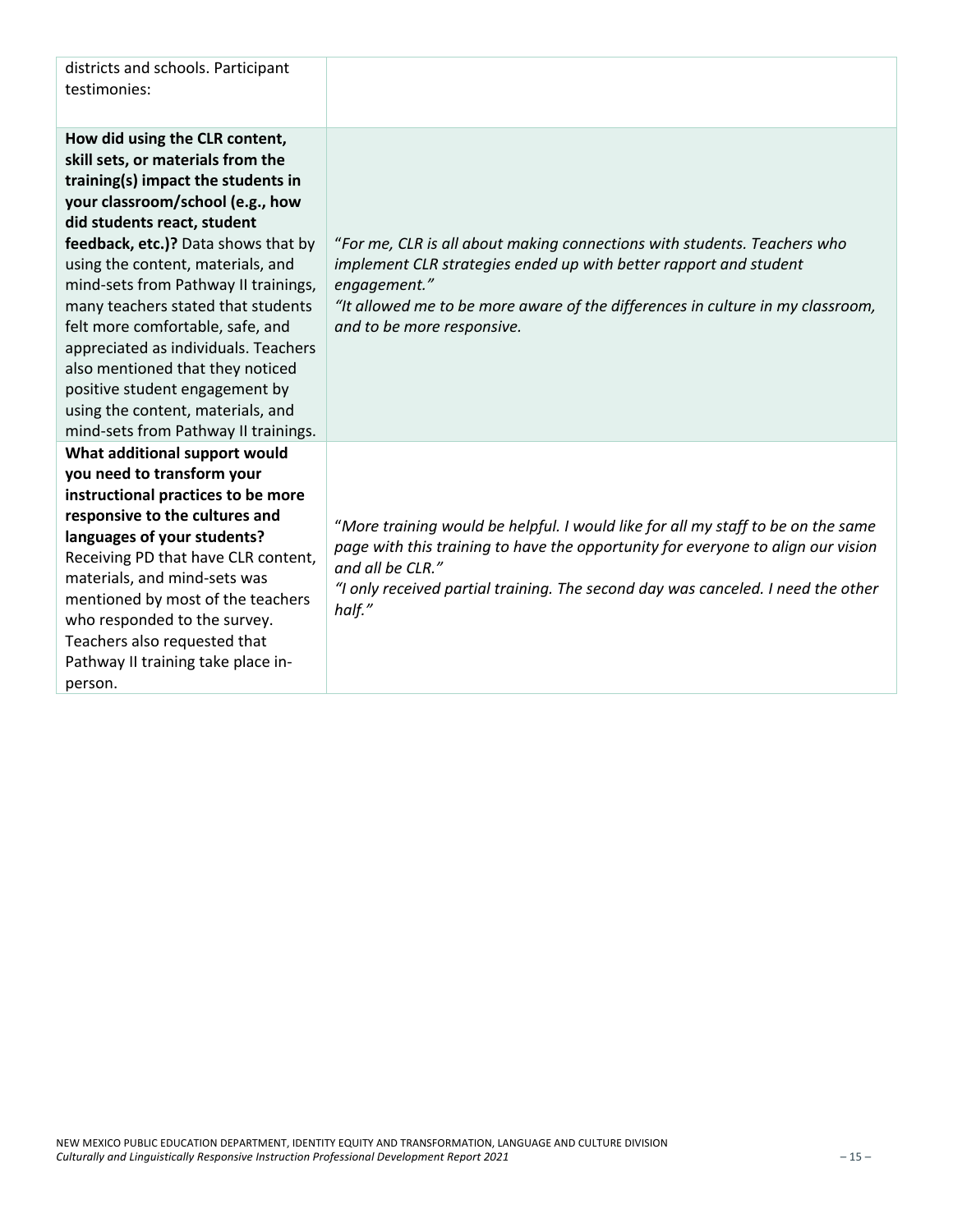### CLR MINI GRANTS

In the summer of 2021, the LCD provided a grant opportunity for charter schools to transform school systems, climates, and classrooms into safe environments where students feel the value of their home culture and language is honored and to prioritize building capacity through CLR to transform educational environments into learning spaces that promote equity and social justice. Selected charter schools were awarded \$10,000 to provide and implement CLR in alignment with the NMPED's Mission, Vision, and Core Values through one or more of the following services and methods:

- Ongoing Professional Learning and Development through virtual trainings, workshops, and seminars relevant to and reflective of students' social, cultural, and linguistic experiences. The PD is focused on transforming school systems, climates, and classrooms into culturally and linguistically responsive environments while ensuring Charter School staff consider how to serve as guides, mediators, consultants, instructors, and advocates for the students, helping to effectively connect their culturally - and community-based knowledge to learning experiences.
- Reshaping instruction by updating curriculum, curriculum development, considerations for culturally responsive behavior and infraction tracking policies, formative testing, updating hiring practices to include individuals from various cultural and linguistic backgrounds, and all other policies and practices to support and increase the implementation of CLR to meet the academic needs of culturally and linguistically diverse students. Considerations for any of these items should be interdisciplinary, student-centered, and include intersectionality (that is based on topics related to the cultures, languages and experiences of the students served by the Charter School).
- Parent and family engagement conducted through needs assessments to learn more about students home cultural and linguistic experiences to analyze the needs of culturally and linguistically diverse students' families. Charter schools asked to recruit and train parents and families from different communities to serve in parental leadership roles in the school; build or create programs and approaches for parents to prioritize two-way communication to create understanding on the gap between school culture and language expectation and home culture and language realities; develop resources for parents that provide personal growth opportunities such as parenting, health issues, coping with trauma and stress, finance, and career development with recognition for their cultural and linguistic reality, which may differ from mainstream expectations; and provide opportunities for students, parents, and families to become advocates for the academic achievement, college and career readiness, identity development, social well-being, and life-long learning of their children

The following charter schools received up to \$10,000 through the mini grant:

| <b>CHARTER SCHOOLS</b>                                |                                                       |  |  |  |
|-------------------------------------------------------|-------------------------------------------------------|--|--|--|
| Albuquerque Sign Language Academy                     | Mission Achievement and Success (MAS) Charter School  |  |  |  |
| <b>Christine Duncan Heritage Academy</b>              | <b>Moreno Valley High School</b>                      |  |  |  |
| <b>Cottonwood Classical Preparatory School (CCPS)</b> | <b>Mosaic Academy Charter</b>                         |  |  |  |
| <b>East Mountain High School</b>                      | Raices del Saber Xinachtli Community School           |  |  |  |
| <b>Explore Academy</b>                                | San Diego Riverside Charter School                    |  |  |  |
| <b>Gordon Bernell Charter School</b>                  | <b>Sandoval Academy of Bilingual Education (SABE)</b> |  |  |  |
| <b>Horizon Academy West</b>                           | Siembra Leadership High School                        |  |  |  |
| La Academia de Esperanza Charter School               | <b>South Valley Preparatory School</b>                |  |  |  |
| Los Puentes Charter School                            | <b>Turquoise Trail Charter School</b>                 |  |  |  |